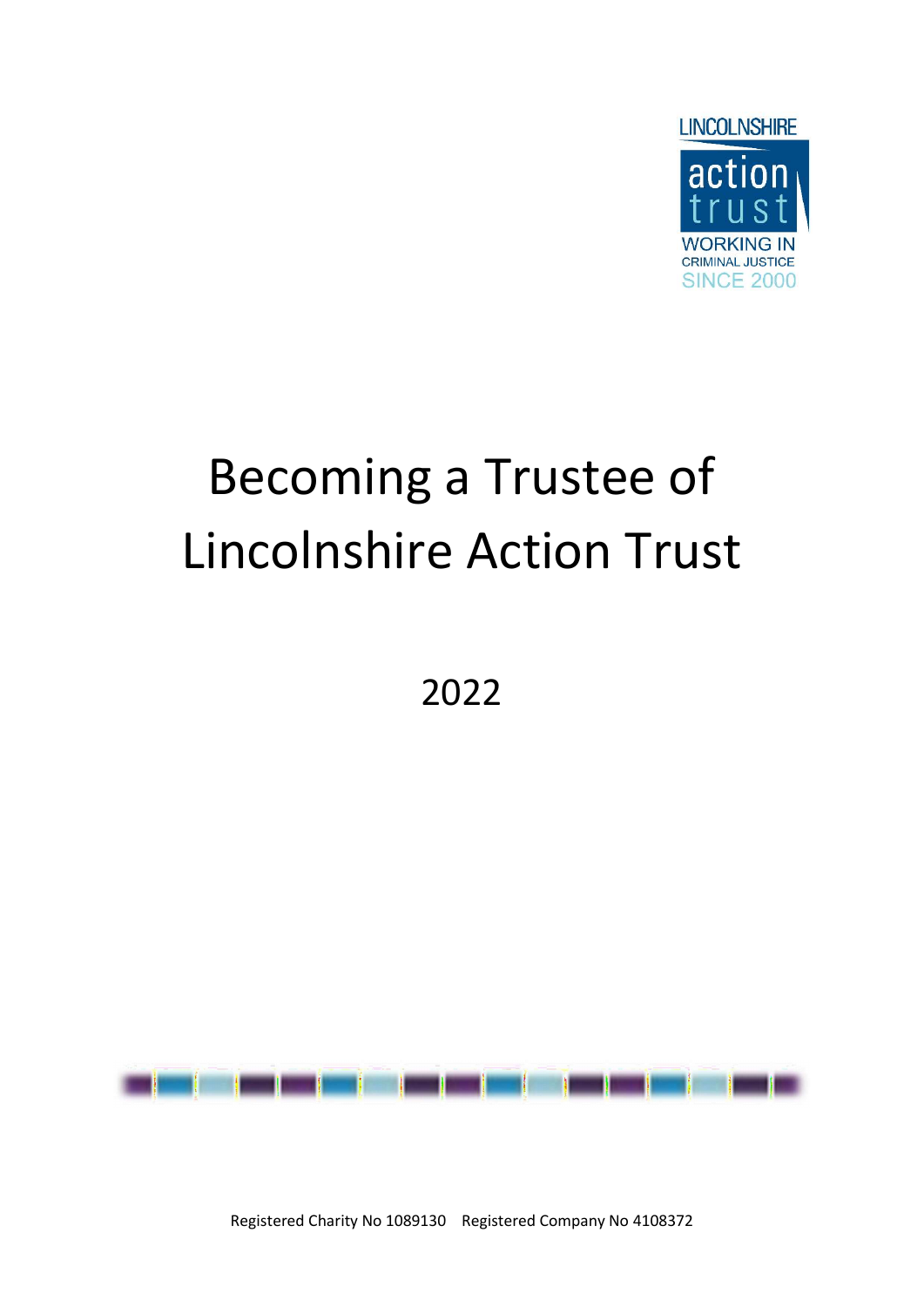# **Contents**

| Welcome to Lincolnshire Action Trust | Page 3 |
|--------------------------------------|--------|
| About Us                             | Page 4 |
| <b>Trustee Role Description</b>      | Page 5 |
| Terms of Appointment                 | Page 7 |
| How to Apply                         | Page 8 |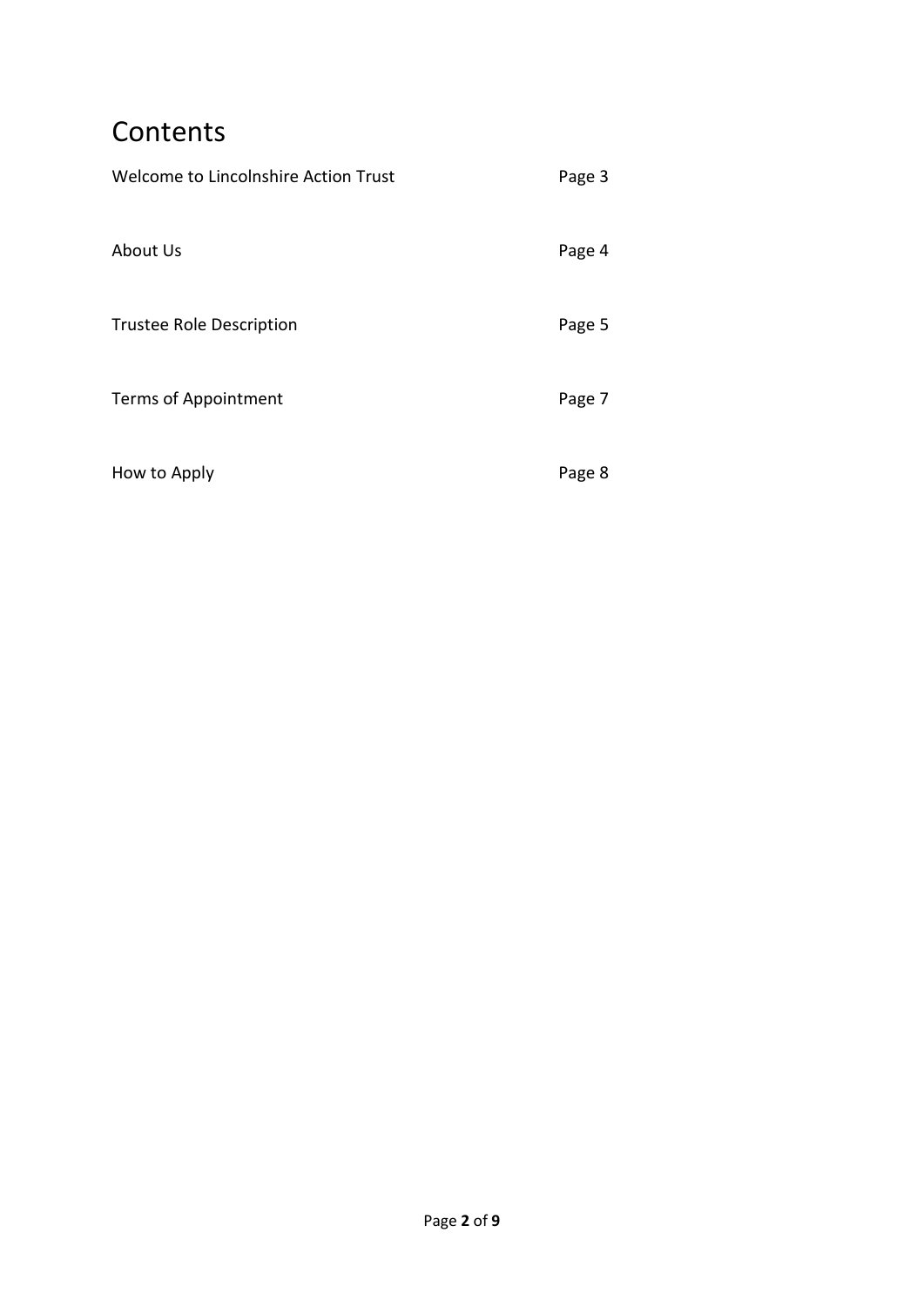# Welcome to Lincolnshire Action Trust

Thank you for your interest in becoming a Trustee of Lincolnshire Action Trust.

We are looking to appoint new Trustees, and particularly we are seeking to bring more diversity of perspective and experience to our Board. We especially welcome expressions of interest from BAME and other communities who are currently under-represented.

We are also seeking to extend the Board's expertise in the following areas:

- income generation and/or
- commercial experience

If you feel you have the experience, credibility and crucially, the passion we need to further develop LAT, then we very much look forward to hearing from you.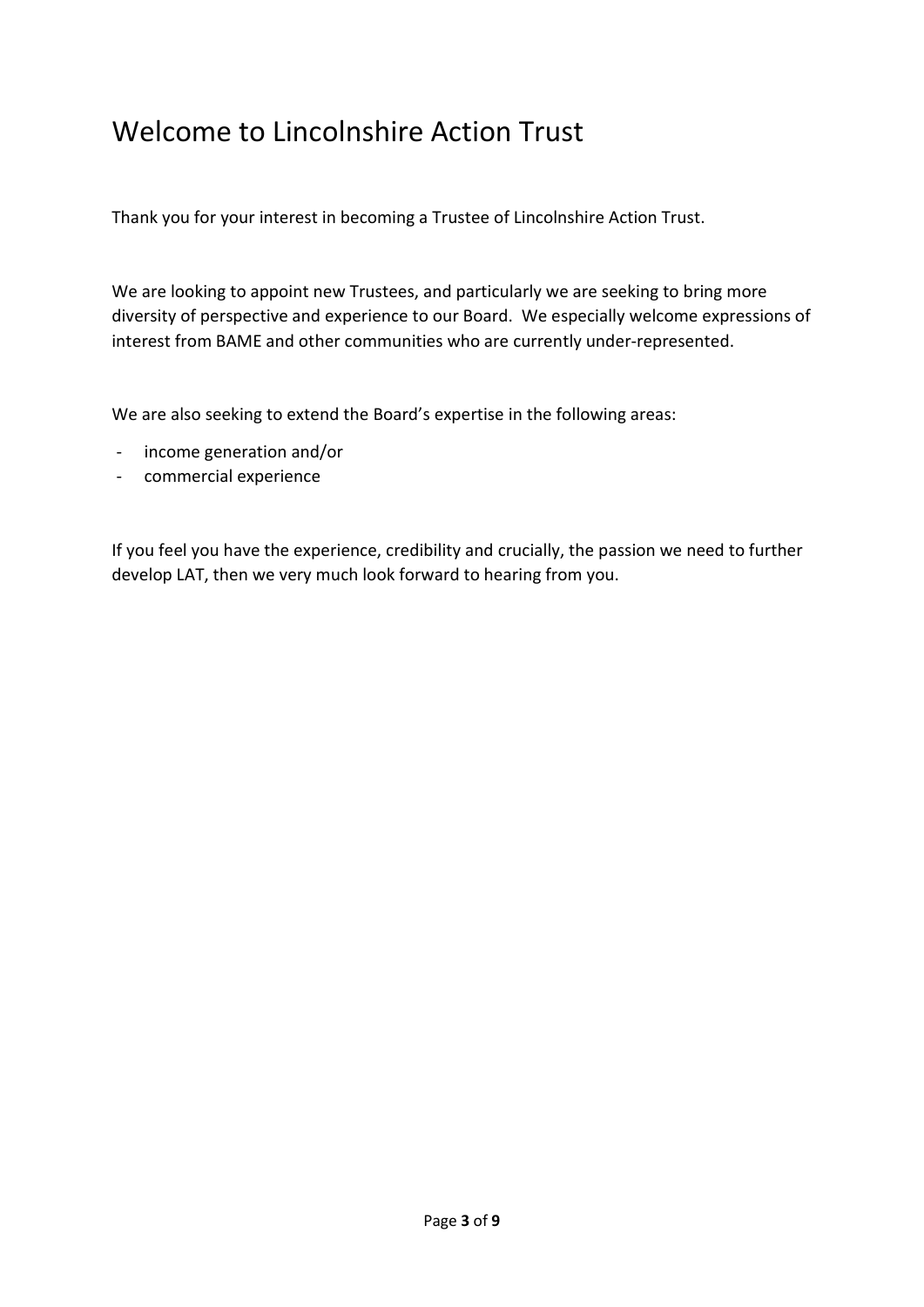# About Lincolnshire Action Trust

Lincolnshire Action Trust (LAT) is a resettlement and rehabilitation charity, working with individuals at every point of the criminal justice system from arrest, at court, into custody and back into the community. We also support children and families who are affected by imprisonment, or by the substance use of a family member. Further information about our work can be found at www.LATcharity.org.uk

#### Our Charitable Objects

- The care and resettlement and rehabilitation of individuals involved in the criminal justice system, and those at risk of offending and their families and dependants primarily but not exclusively in the County of Lincolnshire;
- To provide, promote, support or organise the recruitment and training of individuals involved in the criminal justice system, and those at risk of offending, and to assist them in finding employment and accommodation and to rehabilitate themselves;
- To further and promote the study of and research into all aspects and methods of the prevention of crime, social exclusion and delinquency and to obtain and make records of and disseminate information concerning the same;
- To relieve the suffering of families and carers whose lives have been affected by substance misuse in Lincolnshire by providing support and information to help reduce drug and alcohol related harm.

#### Our vision

The vision of Lincolnshire Action Trust (LAT) is that all individuals involved directly and indirectly in the criminal justice system, are treated with respect, have equality of opportunity and are empowered to achieve their full potential.

#### Our values

Achievement: to achieve the best outcome for others and myself.

Inspiration: to positively motivate and influence others.

Empowerment: to give power to individuals and encourage them to increase their confidence.

Quality: to work to the highest standards at all times.

Respect: to be respectful and considerate to others.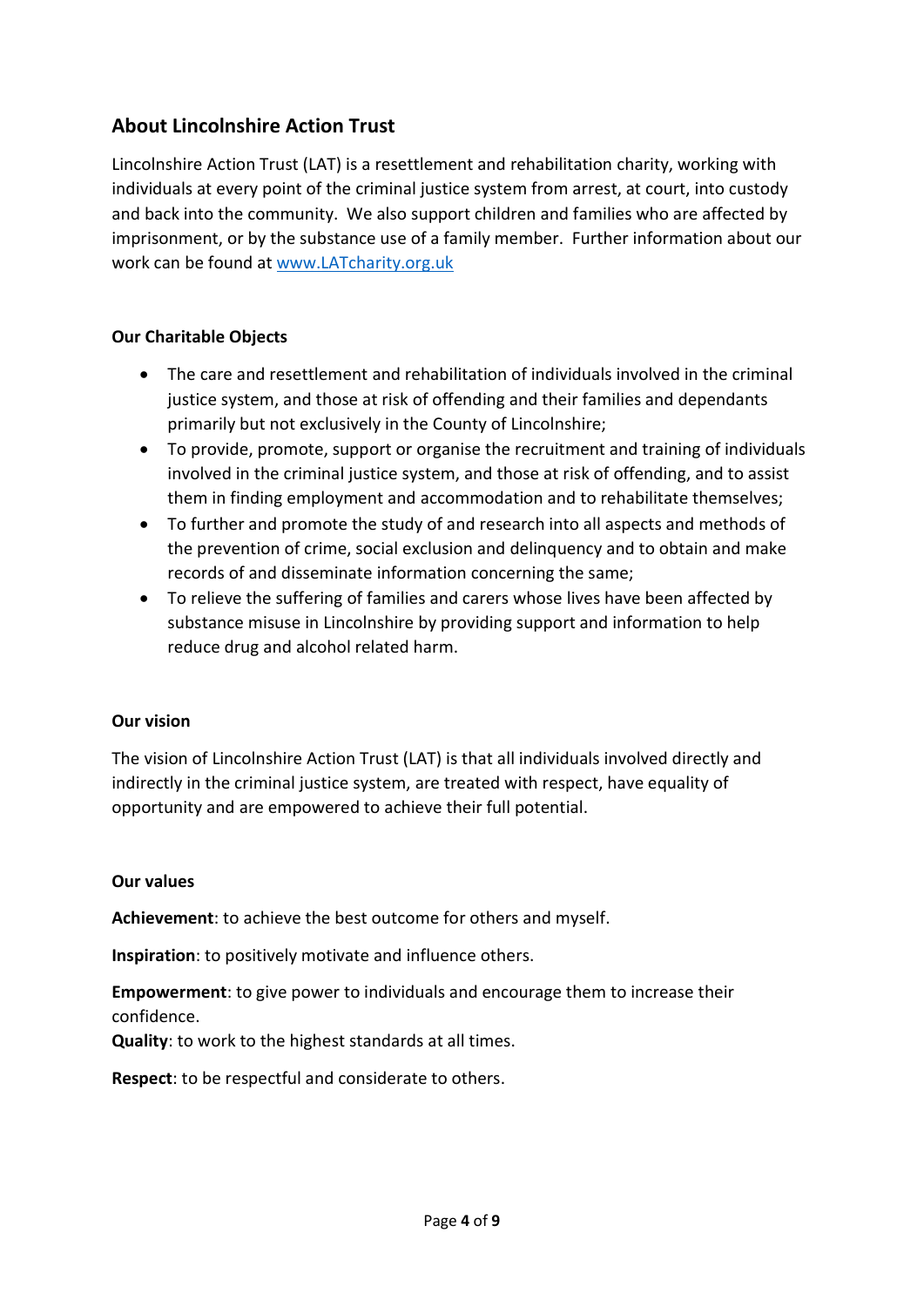# Trustee Role Description

#### Role overview

The purpose of the role is:

- To ensure that LAT complies with its charitable objects.
- As a member of the Board, to plan what LAT will do, and what it will achieve, involving staff, volunteers, and others with an interest in the charity, in the planning process.
- As a member of the Board, to be accountable for how LAT's activities further or support its charitable objects.

#### Duties

The duties of Trustee Board Members are:

- To ensure that LAT complies with its charitable objects, charity law, company law and any other relevant legislation or regulations.
- To contribute actively to the Board's role in giving strategic direction to LAT, setting overall policy, defining goals, setting targets, and evaluating performance against agreed targets.
- To safeguard the good name and uphold the values of LAT
- To ensure the financial stability of LAT
- To protect and manage the property of LAT and to ensure that LAT's funds are invested properly, including being a signatory on banking mandates.
- To be a signatory on legal documents.
- To appoint and support the Chief Executive Officer and monitor their performance.

#### Responsibilities

The responsibilities of Trustee Board Members are:

- To attend Board meetings. Board business meetings are usually held four times a year and Board development sessions are held twice a year.
- Papers are distributed one week in advance of meetings. Trustees are expected to prepare for meetings and critically review proposals when making decisions.
- To act collectively.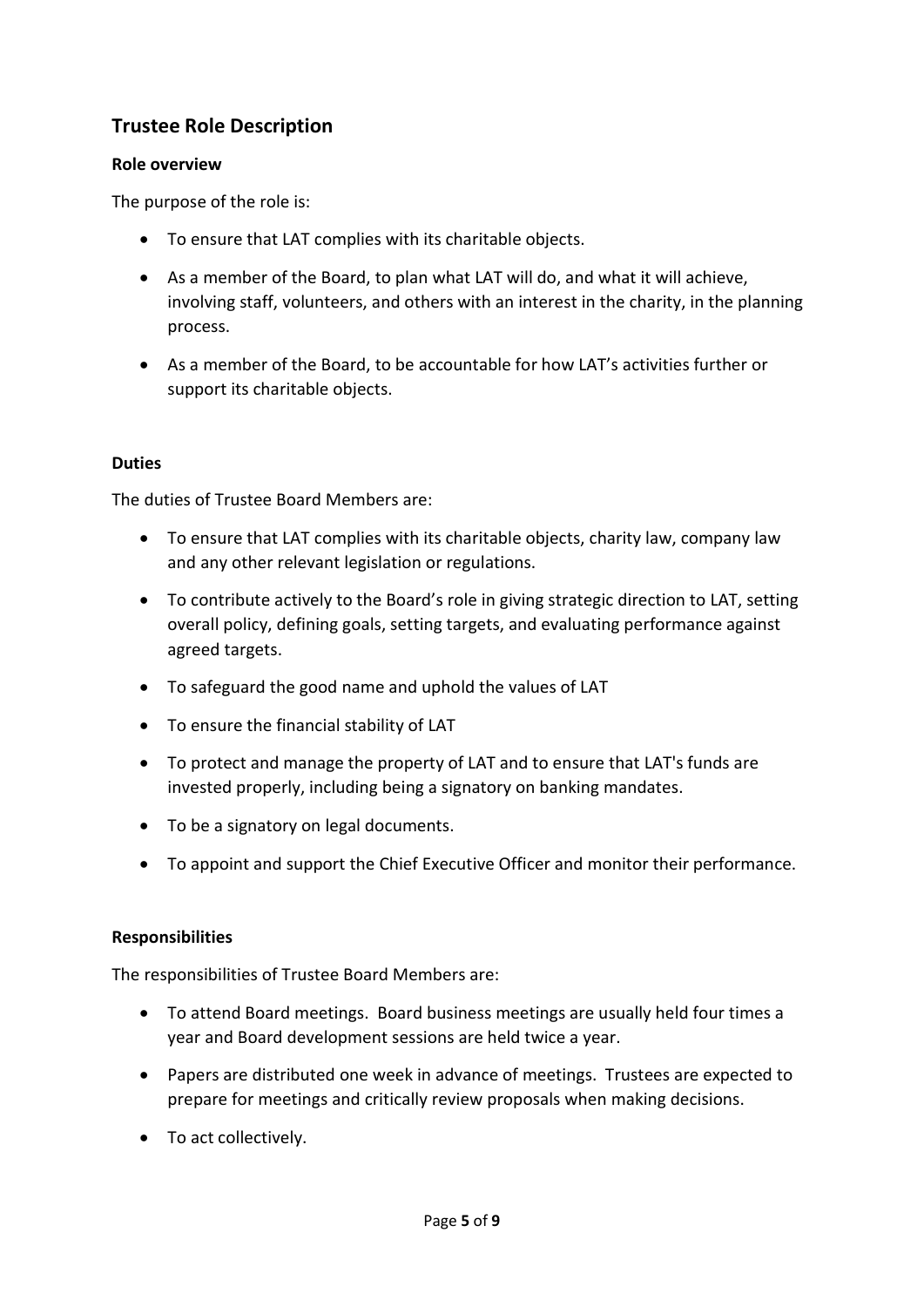#### Person specification

Each Trustee Board Member must have:

- A commitment to the vision of LAT.
- A willingness to devote the necessary time and effort.
- Integrity.
- Strategic vision.
- Good, independent judgement.
- An ability to think creatively.
- A willingness to speak their mind.
- An understanding and acceptance of the legal duties and responsibilities of trusteeship. In this respect Trustees should draw on Charity Commission guidance, especially: https://www.gov.uk/government/publications/the-essential-trusteewhat-you-need-to-know-cc3/the-essential-trustee-what-you-need-to-know-whatyou-need-to-do#s2
- An ability to work effectively as a member of a team and to take decisions for the good of LAT.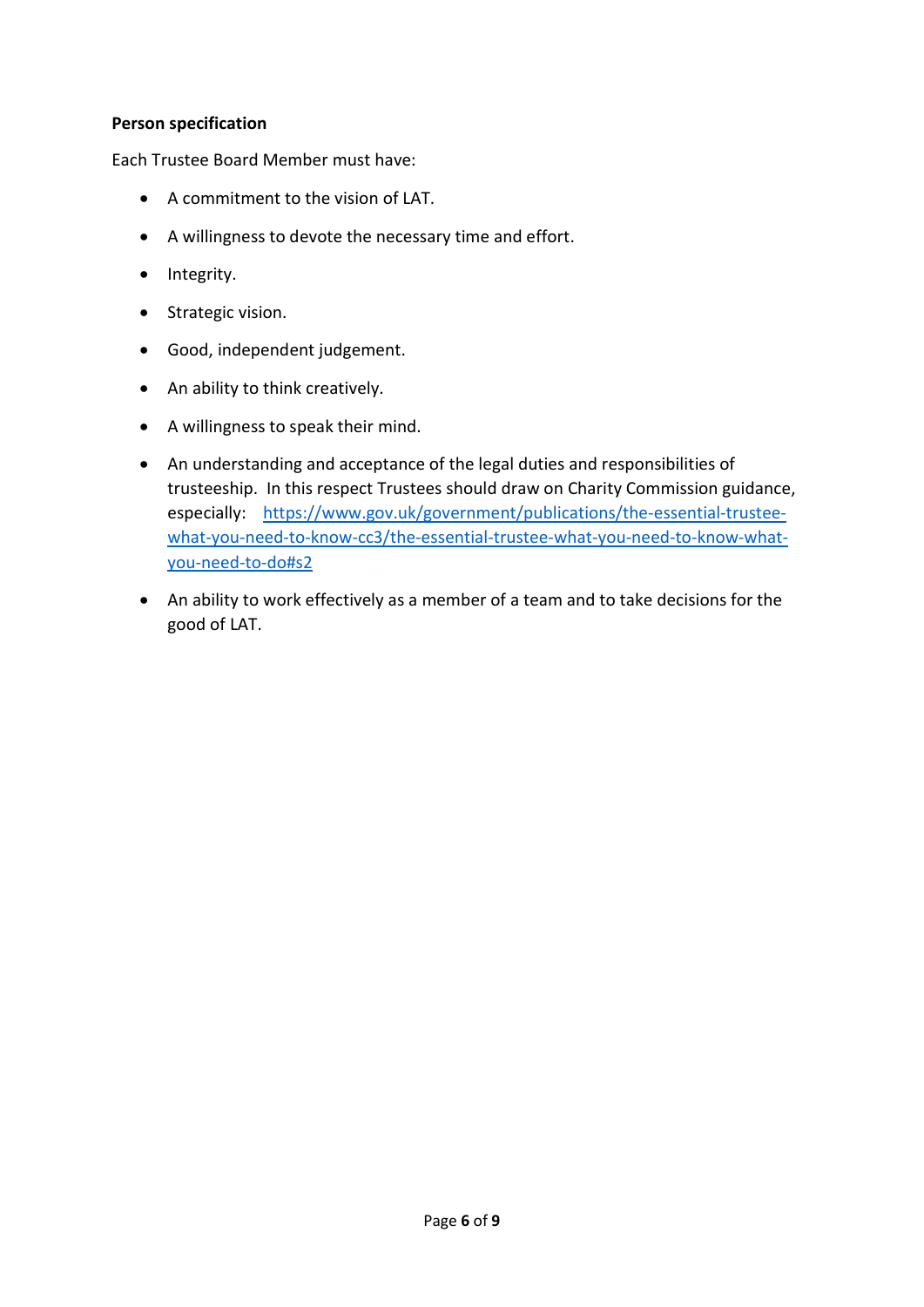# Terms of Appointment

The role of Trustee is unremunerated.

Reasonable out of pocket travel expenses will be reimbursed

# Location of Meetings

Meetings are usually held at Lincoln House, 37-39 Newland, Lincoln LN1 1YA

## Time Commitment

Up to four Board meetings per year, plus at least two 'development days' per year.

Trustees are also expected to undertake necessary training to support their role.

## Term

Trustees will serve an initial three-year term from the date of appointment, and are eligible for re-appointment for two additional terms of three years each.

We operate a third by rotation of Trustees to ensure continuity of governance.

# Conflicts of Interest

LAT has a conflict of interests policy and Trustees follow the Charity Commission's Conflicts of Interest: a Guide for Charity Trustees https://www.gov.uk/government/publications/conflicts-of-interest-a-guide-for-charitytrustees-cc29

#### **Checks**

Before making an appointment, the Board will obtain a declaration from the prospective trustee that they are not disqualified.

The Board will also obtain the relevant Disclosure and Barring Service checks for this position, along with references.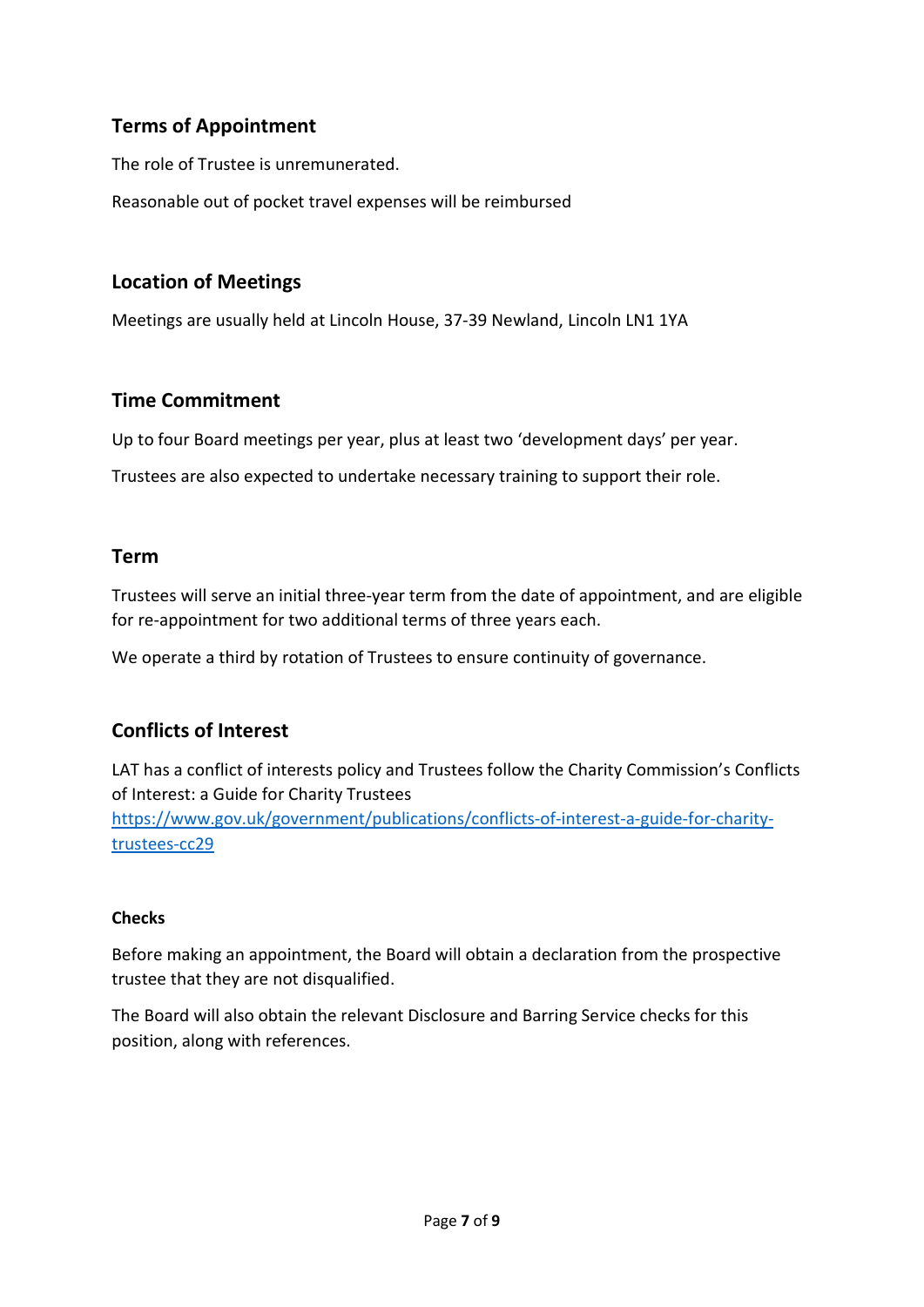# How to Apply

If you would like to speak to us directly for more information, please contact our CEO, Alison Goddard via email (alison.goddard@LATcharity.org.uk) or by telephone (01522 806611).

To apply, please submit the following:

- A detailed and up to date CV
- A supporting statement that addresses all criteria in the Person Specification and outlines your motivation for applying

#### Email: jobs@LATcharity.org.uk

Post: Governance Recruitment, LAT Charity, Lincoln House, 37-39 Newland, Lincoln

LN1 1YA

Please also ensure you have also completed and submitted the equal opportunities monitoring form provided on this site. The information on the form will be treated as confidential and used for statistical purposes only. The form will not be treated as part of your application.

# Equal opportunities

Lincolnshire Action Trust is fully committed to eliminating discrimination and promoting equality and diversity in our workforce and employment practices, in the work we undertake, and in the provision of all our services. We therefore expect all LAT staff to be willing and able to make a positive contribution to the promotion and implementation of our Equality and Diversity policy